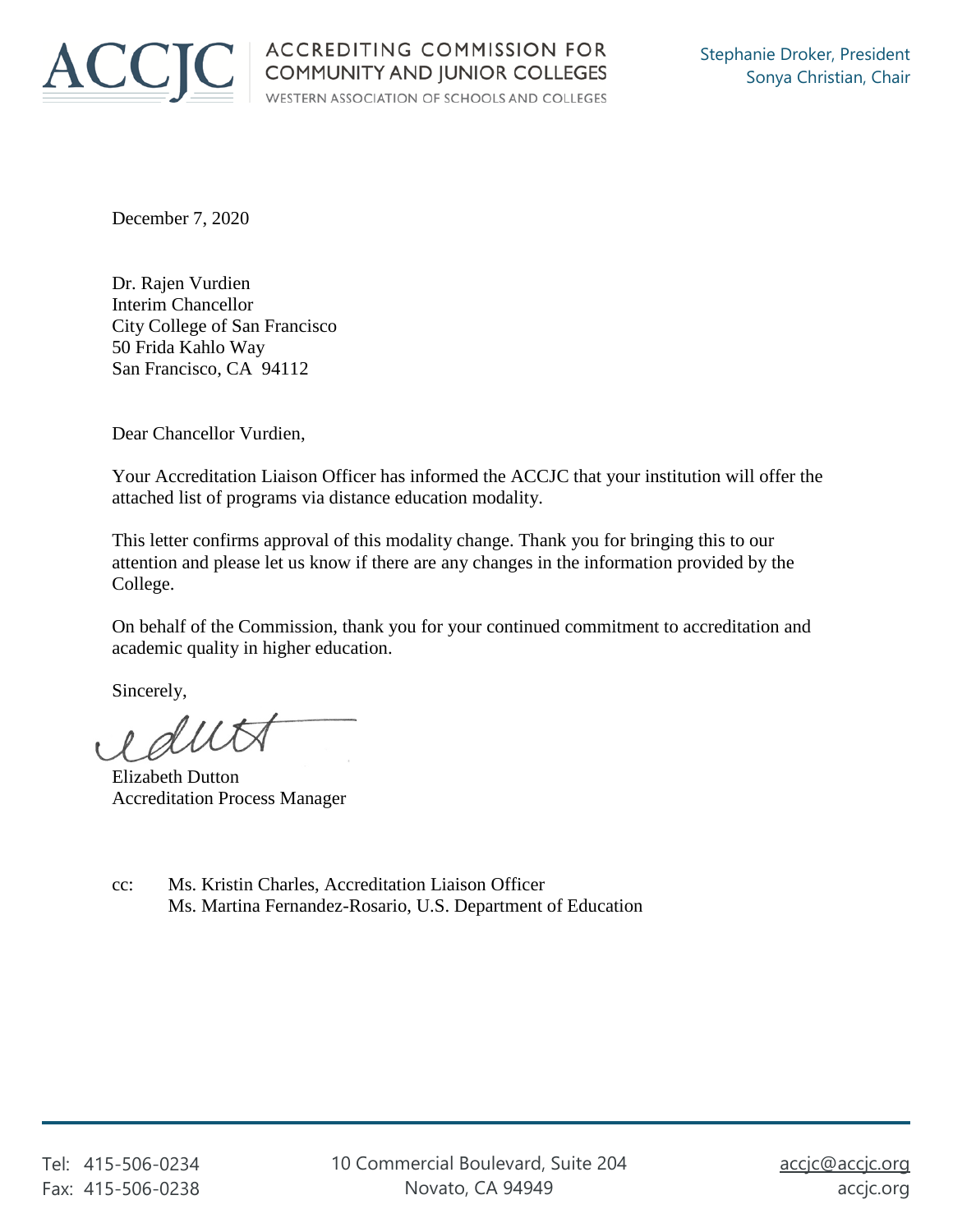| <b>Local Program Title</b>                       | <b>Program Type</b>       |
|--------------------------------------------------|---------------------------|
| AV Technologist Cert                             | <b>Credit Certificate</b> |
| <b>Broadcast Motion Graphics Cert</b>            | <b>Credit Certificate</b> |
| Multmedia Bdcast Jrnalism Cert                   | <b>Credit Certificate</b> |
| <b>Television Production Cert.</b>               | <b>Credit Certificate</b> |
| Video Edit. & Post Prod. Cert.                   | <b>Credit Certificate</b> |
| Live Sound Cert.                                 | <b>Credit Certificate</b> |
| Multimedia Content Creat Cert.                   | <b>Credit Certificate</b> |
| Sound Design Cert.                               | <b>Credit Certificate</b> |
| Found. in Broadcast Media Cert                   | <b>Credit Certificate</b> |
| Sound Recording Arts Cert.                       | <b>Credit Certificate</b> |
| Convergent Media Prod. Cert                      | <b>Credit Certificate</b> |
| Biological Sciences AS (Emphasis Health Science) | <b>Associate Degree</b>   |
| Science Core for Nursing Cert.                   | <b>Credit Certificate</b> |
| Foundations in Biological Sciences, Cert.        | <b>Credit Certificate</b> |
| Supervision & Management Cert.                   | <b>Credit Certificate</b> |
| California Real Estate Cert.                     | Credit Certificate        |
| <b>Computer Accounting Cert.</b>                 | <b>Credit Certificate</b> |
| <b>Marketing Certificate</b>                     | <b>Credit Certificate</b> |
| Office Technology Certificate                    | <b>Credit Certificate</b> |
| Retail Management Cert.                          | <b>Credit Certificate</b> |
| <b>Finance Certificate</b>                       | <b>Credit Certificate</b> |
| Paralegal/Legal Studies Cert.                    | <b>Credit Certificate</b> |
| Bookkeeping NC Cert.                             | Noncredit Certificate     |
| CDEV: Prof Dev & Advocacy Cert                   | <b>Credit Certificate</b> |
| <b>CDEV: Administration Cert.</b>                | <b>Credit Certificate</b> |
| <b>CDEV: Infant/Toddler Care Cert</b>            | <b>Credit Certificate</b> |
| CDEV: School-Age Care Cert.                      | <b>Credit Certificate</b> |
| CDEV: Violence Intervent. Cert                   | Credit Certificate        |
| <b>CDEV: Youth Worker</b>                        | <b>Credit Certificate</b> |
| <b>ECE Practitioner Cert.</b>                    | <b>Credit Certificate</b> |
| Special Ed: ECE Interven. Cert                   | <b>Credit Certificate</b> |
| Special Education TK-12 Cert.                    | Credit Certificate        |
| Chemistry Cert.                                  | <b>Credit Certificate</b> |
| <b>Film Studies AA</b>                           | <b>Associate Degree</b>   |
| Pre-Production/Producing Cert.                   | <b>Credit Certificate</b> |
| Cinema Foundations Cert.                         | <b>Credit Certificate</b> |
| Cinematography Cert.                             | Credit Certificate        |
| Directing Cert.                                  | <b>Credit Certificate</b> |
| Film Studies Cert.                               | <b>Credit Certificate</b> |
| Scriptwriting Cert.                              | <b>Credit Certificate</b> |
| Adv. Web Development Cert                        | <b>Credit Certificate</b> |
| Mobile Web App Dev. Cert.                        | <b>Credit Certificate</b> |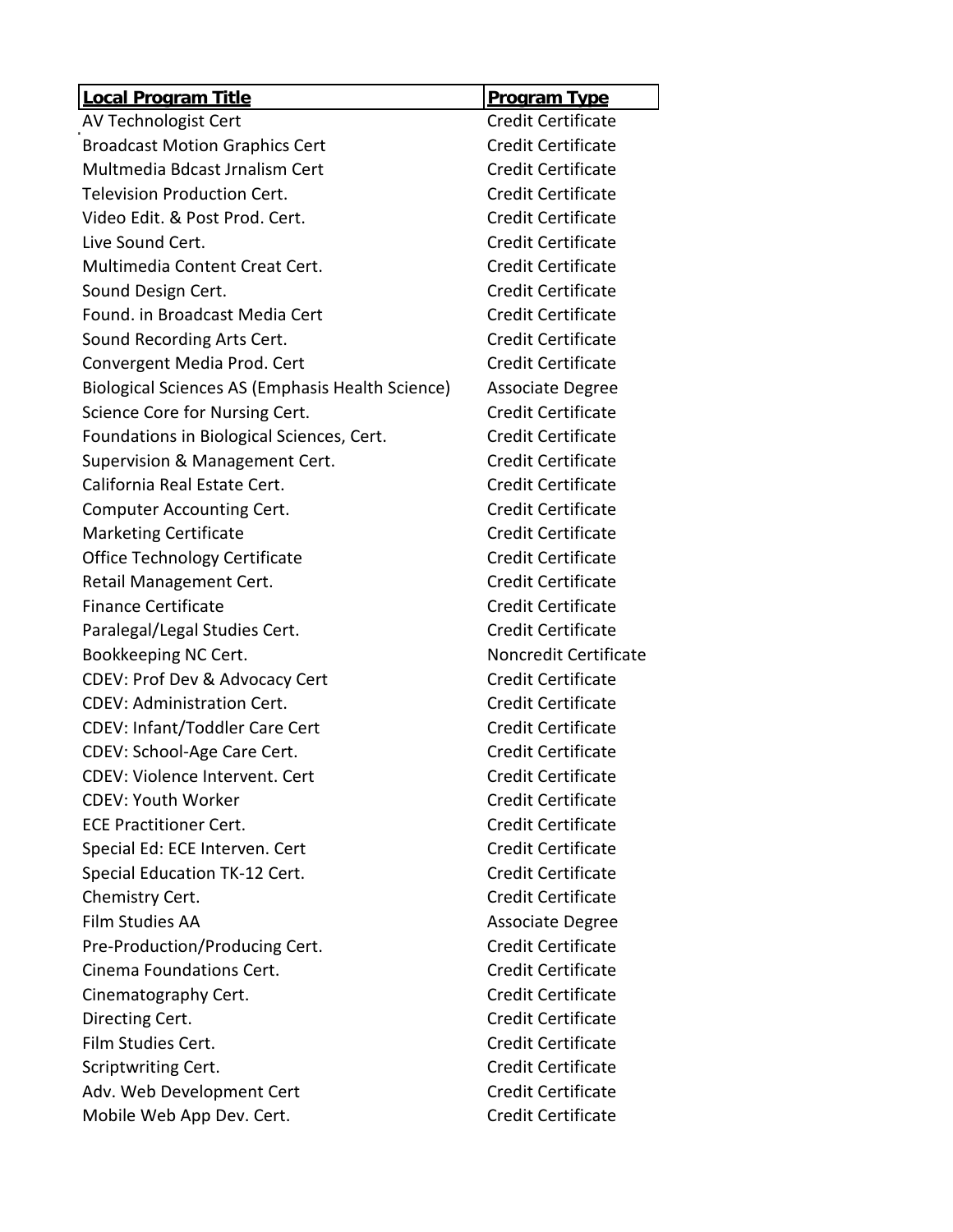Computer Tech. Support Cert. Computer Tech. Support Cert. Routing & Switch (CISCO) Cert. Credit Certificate Adv. Web Develop. Tech. Cert. Credit Certificate Maker Studies Cert. Communication of the Credit Certificate Android App Programming Cert. Credit Certificate Data Science Fundamentals Cert Credit Certificate Computer Program: Java Cert. Computer Program: Java Cert. Computer Programming C++ Cert. Credit Certificate Web Application Program. Cert Credit Certificate iPhone App Programming Cert. Credit Certificate Database Programming and Administration Credit Certificate Game & Simulation Prog. Cert. Credit Certificate Creative Writing Cert. Creative Writing Cert. Sustainabilty Cert. The Credit Certificate Credit Certificate Nursery & Garden Ctr. Op. Cert Credit Certificate Comm. Cut-Flwr. Grnhouse Cert. Comm. Cut-Flwr. Grnhouse Cert. Landscape Construction Cert. Credit Certificate Landscape Design Cert. Capacase Credit Certificate Landscape Maintenance Cert. Credit Certificate Retail Floristry Certificate of Achievement Credit Certificate ESL Computer Assisted Cert. Noncredit Certificate High VESL-B Job Search NC Cert Noncredit Certificate ESL Beg Oral Comm Skills NC Noncredit Certificate ESL Literacy NC Cert Noncredit Certificate ESI Beg-H Oral Comm. Skills NC Noncredit Certificate VESL-I Job Searching NC Cert Noncredit Certificate Beg VESL Communication NC Cert Noncredit Certificate ESL Beg Low Focus NC Cert Noncredit Certificate ESL Beg High Focus NC Cert Noncredit Certificate ESL Beginning High Noncredit Certificate ESL Beginning Low NC Cert Noncredit Certificate VESL Construction Wrks NC Cert Noncredit Certificate VESL-B Hospitality NC Cert Noncredit Certificate VESL-B Janitorial Work NC Cert Noncredit Certificate ESL Int Low Focus NC Cert Noncredit Certificate ESL Int High Focus NC Cert Noncredit Certificate ESL Interm Oral Comm Skills NC Noncredit Certificate High Intrm ESL HIth Pro NC Crt Noncredit Certificate VESL Prep-Hithcare Careers NC Noncredit Certificate VESL-I Office Worker NC Cert Noncredit Certificate ESL Advanced Low NC Cert Noncredit Certificate ESL Beginning Intensive NC Cer Noncredit Certificate ESL Interm. Low NC Cert Noncredit Certificate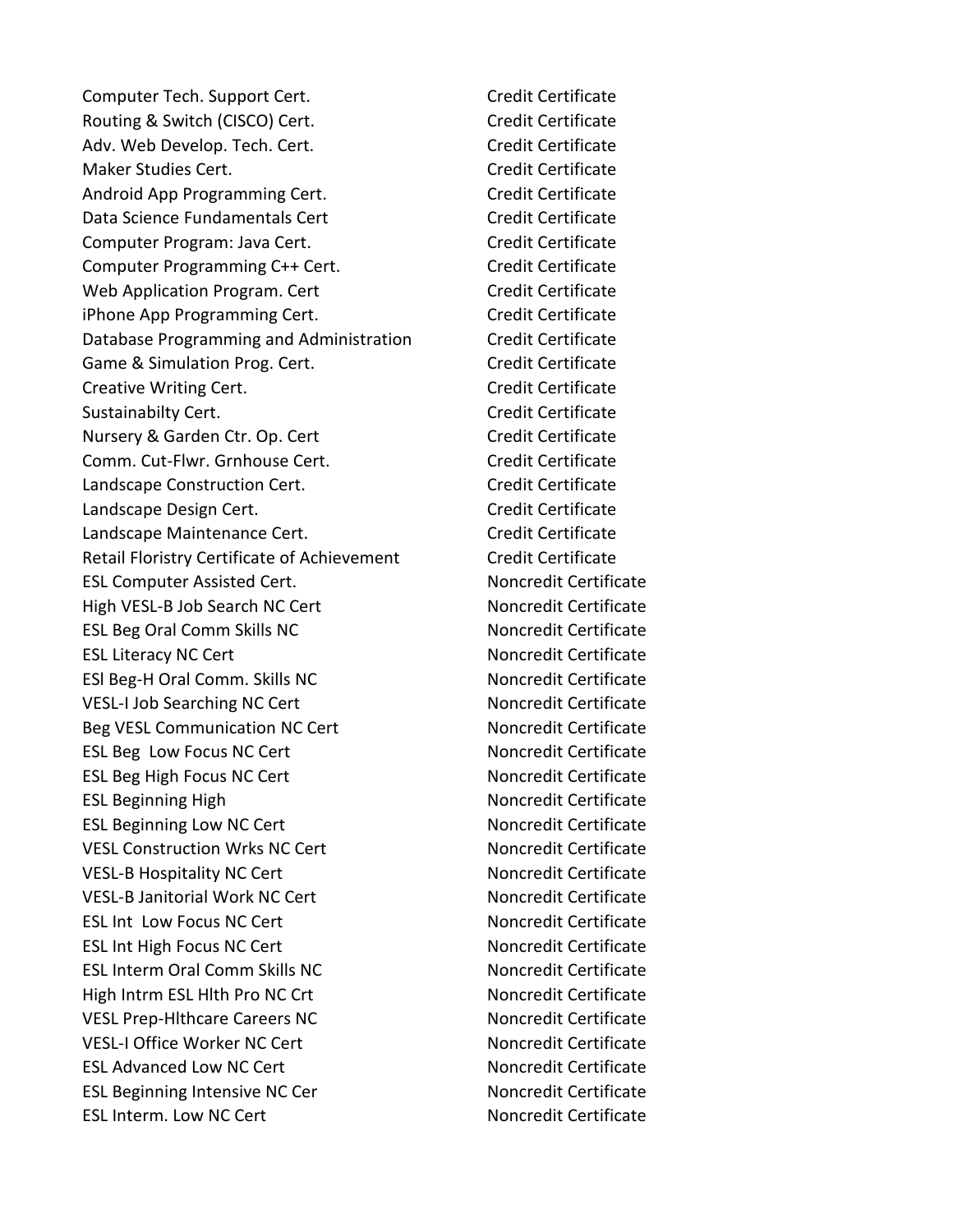ESL Intermediate High NC Cert Noncredit Certificate ESL Pre-Academic NC Cert Noncredit Certificate Vocational ESL Off. Trng. Cert Noncredit Certificate Fashion Illustration Cert. Credit Certificate Fashion & Personal Styling Crt Credit Certificate Fashion Design Cert. **Credit Certificate** Credit Certificate Fashion Merchandising Cert. **Credit Certificate** Credit Certificate CVT/Echocardiography Tech Cert Credit Certificate Health Info. Clerk I Cert. Credit Certificate Health Info. Clerk II Cert. Credit Certificate Health Info. Coding Spec. Cert Credit Certificate Health Info. Technology Cert. Credit Certificate Medical Assisting Certificate Credit Certificate Medical Biller Cert. Credit Certificate Medical Clinic Assisting Cert. Credit Certificate Medical Evaluation Assistant Credit Certificate Medical Receptionist Cert. Credit Certificate Paramedic Cert. **Credit Certificate Paramedic Certificate** Pharmacy Technician Cert. Credit Certificate CHW Re-Entry Specialist Cert Credit Certificate Community Health Worker Cert. Community Health Worker Cert. Nutrition Assistant Cert Credit Certificate Youth Advocate Specialist Cert Credit Certificate Community Mental Health Cert. Community Mental Health Cert. Elder Advocate Specialist Cert Credit Certificate HIV & Hep. Nav. Specialist Crt Credit Certificate Health Care Interpreter Cert. Credit Certificate Addiction & Recovery Coun. Crt Credit Certificate Critical Middle East/Soutwest Asia/North Africa Stud Associate Degree Critical Middle East/Soutwest Asia/North Africa Stud Credit Certificate Critical Pacific Islands Cert. Credit Certificate Trauma Prevent. & Recov. Cert Credit Certificate Editorial Mgmt. & Design Cert. Credit Certificate Data Journalism Credit Certificate Social Justice Studies: Latin American and Latino/A StAssociate Degree Latin American/Latino/a Cert. Credit Certificate Social Justice Studies: Feminist, Queer, and Trans StuAssociate Degree Library Information Tech Cert. Credit Certificate Computers and Music Cert Computers and Music Cert Music Cert Credit Certificate Kinesiology, AA-T Associate Degree Motion Photography - Studio or Field, Cert Credit Certificate Architectural Phot. Cert. Credit Certificate